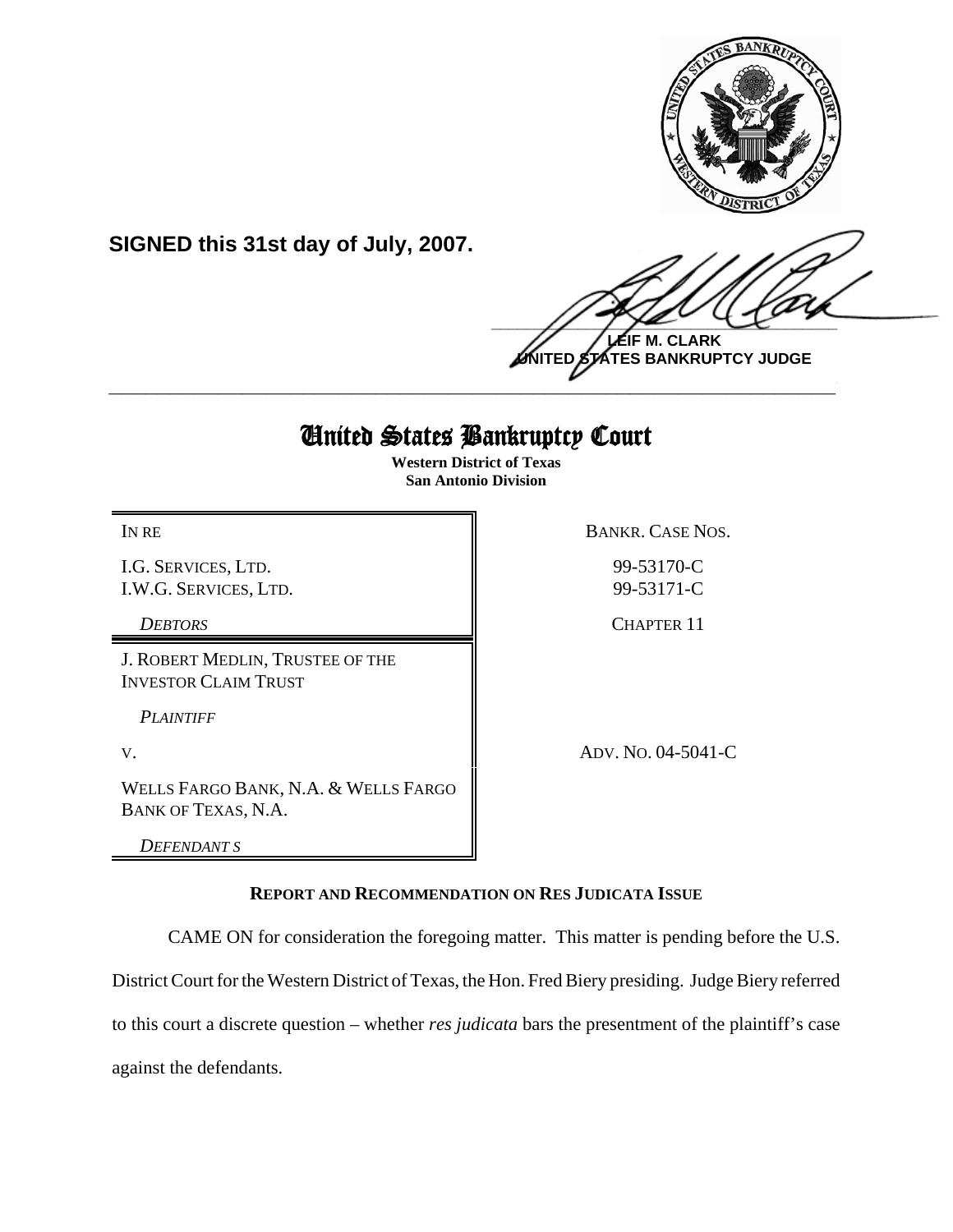What raises the issue is straightforward. The predecessor in interest to the current plaintiff, Len Blackwell, acting in his capacity as chapter 11 trustee for these bankruptcy estates, brought an action against these defendants, alleging *inter alia* (and the only relevant allegations for our purposes here), knowing participation in breach of fiduciary duties and breach of trust. The defendants stated that the trustee, acting for the debtors, was required to bring these actions in arbitration, invoking an arbitration clause in its Cash Management Services Agreement. In the arbitration proceeding, the arbitration panel signed an award, stating that the plaintiff should take nothing on his claim. Judge Biery had previously entered an order stating that the arbitration could only apply to the action brought by the estate itself, and not the separate action (albeit one asserting similar claims and causes of action) asserted by the individual investors.<sup>1</sup> Thus, when Judge Biery confirmed the arbitration decision by final judgment, the decision was binding on the trustee who was bringing a cause of action owned by the bankruptcy estate, but not necessarily binding on the similar claims urged by the individual investors.

Meanwhile, the chapter 11 cases proceeded to confirmation. The plan provided, *inter alia*, that individual investors could contribute their claims into an investor claim trust, and also appointed a trustee to pursue the actions held by the trust. The plan appointed Mr. Blackwell to that position who, wearing his new hat, proceeded apace. Subsequently, Mr. Blackwell was succeeded by Robert Medlin. The reference was withdrawn for trial purposes only, with this court ruling on discovery and other preliminary motions. The litigation survived a number of motions to dismiss, including a motion claiming that the trustee lacked standing to pursue the action.

 $<sup>1</sup>$  In this case, these investors are actually creditors, because of the nature of the Inverworld business. None of the</sup> "investors" owned any equity interest in the Inverworld entities.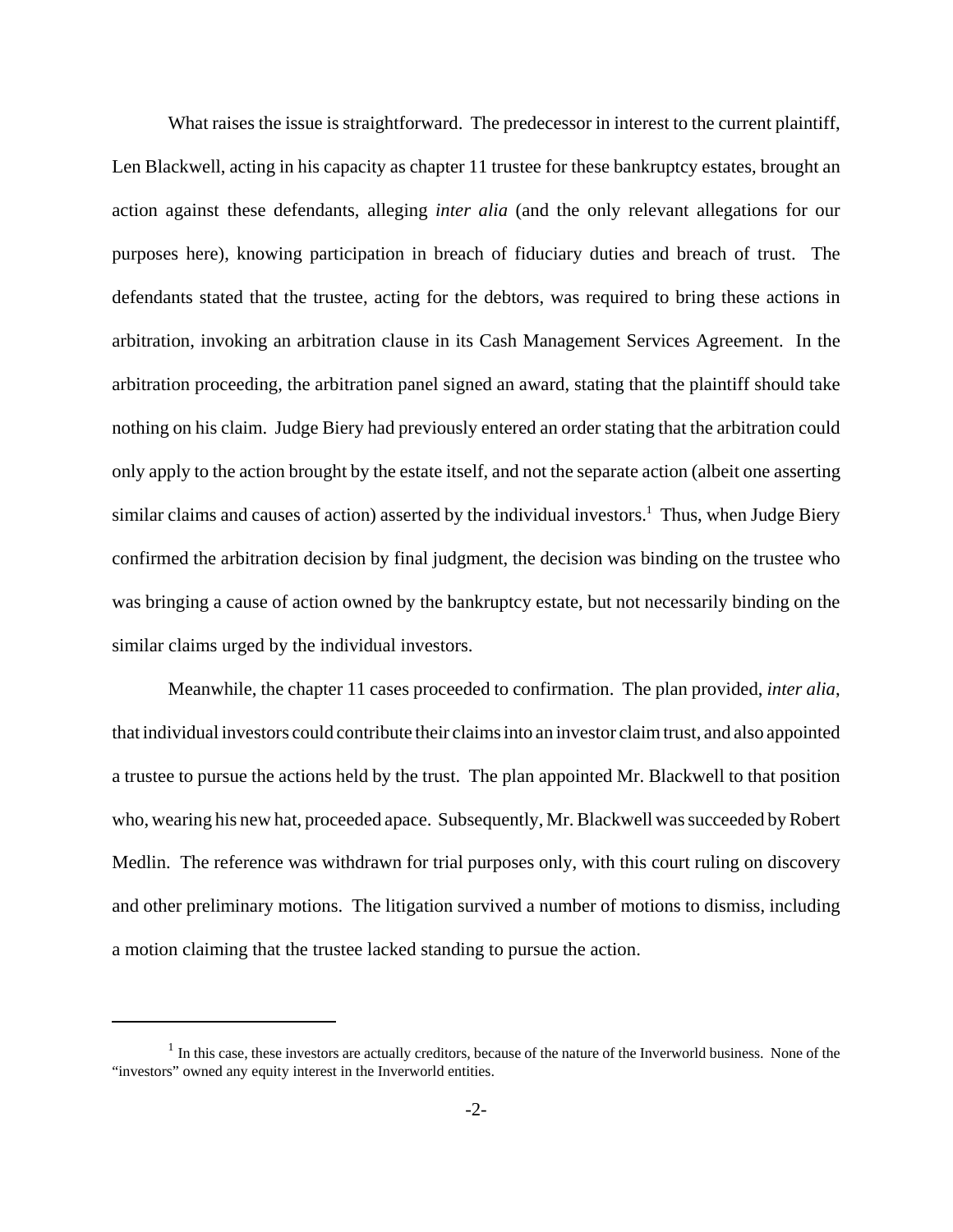The matter was apparently close to ready for trial before the district court when Wells Fargo offered up a new theory. It claimed that *res judicata* barred the plan trustee from proceeding. The district court then referred this new question to this court for determination.

#### **REPORT**

Many years ago, Orson Wells (then in the twilight of his career) sonorously announced in a television commercial for Gallo Winery that "they sell no wine before its time." The words could equally apply to this cause of action and the arguments currently being advanced by Wells Fargo. The question presented did not have a clear answer until May of this year, when the Delaware Supreme Court issued a decision clarifying the circumstances and manner in which creditors could sue directors and officers for breach of fiduciary duties. A bit of history is needed.

In this lawsuit, creditors seek to assert a cause of action on their own behalf, by way of the Investor Claim Trust, that normally would only be thought to be brought either by the debtor entity itself, or by its shareholders, by way of a derivative action. What gave life to this sort of creditorinitiated litigation was a decision out of the Delaware Chancery Court in 1991. *Credit Lyonnais Bank Nederland, N.V. v. Pathe Communications Corp.*, 1991 WL 277613 (Del. Ch. 1991). The chancellor there noted that directors and officers owe their fiduciary duties not so much for the benefit of the corporation itself as such, but rather for the benefit of the entities for whose benefit the corporation exists – its shareholders of course, but also its creditors, at least when the corporation enters the zone of insolvency. *Id.*, at \*34. The comment picked up steam over the years from a number of quarters, giving rise to the notion that directors might have a fiduciary duty not to exacerbate a firm's insolvency, because to do so would do harm to the legitimate entitlements of the firm's creditors, and creditors thus would have a right to sue for damages resulting from directors'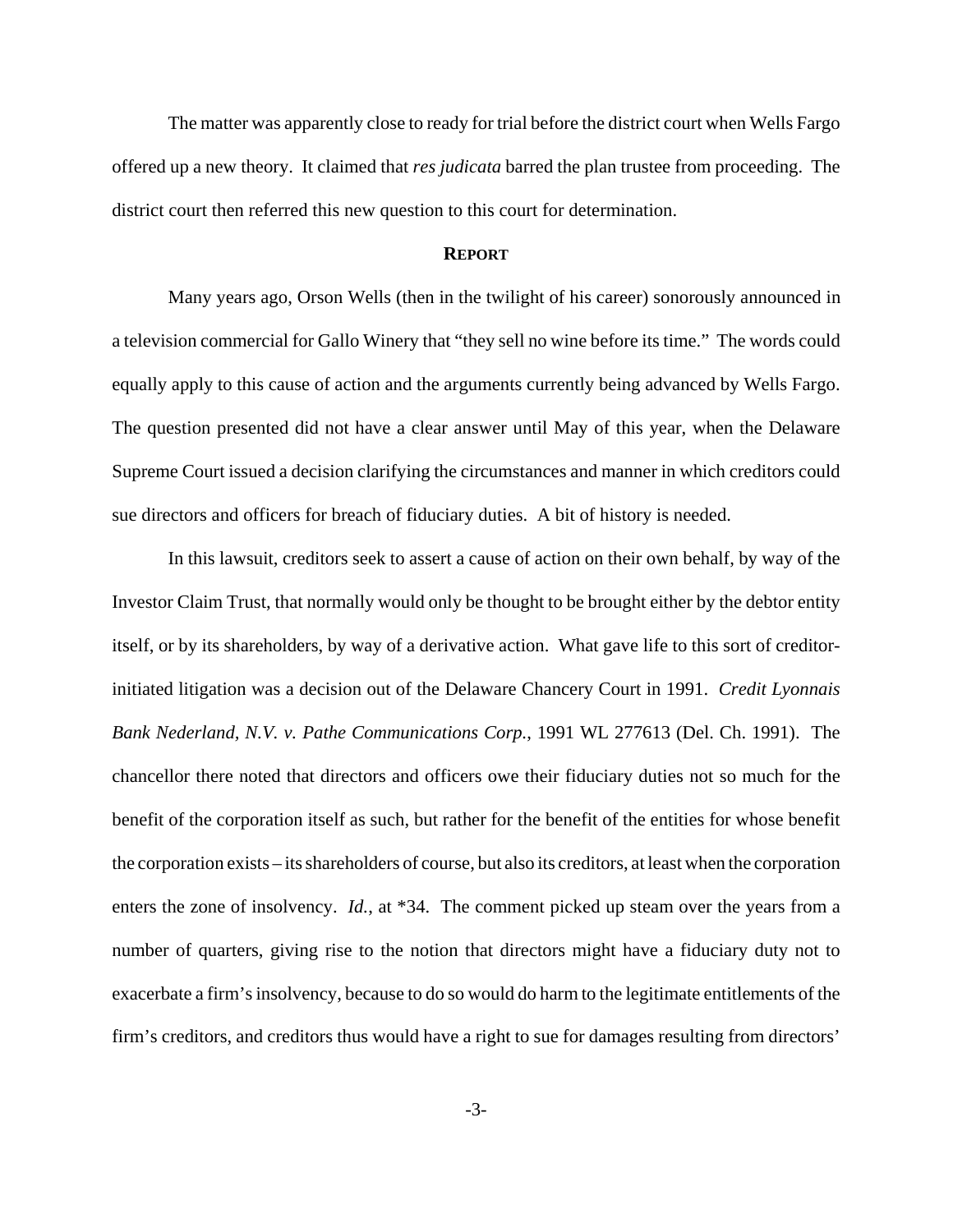or officers' breach of their fiduciary duties in "deepening" the firm's insolvency. *See, e.g. Geyer v. Ingersoll Publications Co,*, 621 A.2d 784, 787 (Del. Ch. 1992) (when insolvency arises, it creates fiduciary duties for the benefit of creditors); *Production Resources Group, LLC v. NCT Group, Inc.*, 863 A.2d 772, 790 (Del. Ch. 2004) (noting that it is "uncontroversial" that when a corporation is insolvent, directors owe fiduciary duties to the firm's creditors under Delaware law); *see also Carrieri v. Jobs.com*, 393 F.3d 508, 534 (5<sup>th</sup> Cir. 2004) (directors had expanded fiduciary duty to all creditors because the firm was in the zone of insolvency); *Weaver v. Kellogg*, 216 B.R. 563, 583- 84 (S.D.Tex. 1997) (when directors believes the firm was in the zone of insolvency, the board knew or should have known that it needed to take action to salvage some value for both creditors and shareholders). On a similar track, the Fifth Circuit recognized that there might be "generalized claims" that creditors could bring on behalf of the estate, as opposed to particularized claims of individual creditors. *See Matter of Educators Group Health Trust*, 25 F.3d 1281, 1284-85 (5<sup>th</sup> Cir. 1994). Thus was born the raft of litigation in which creditors seek recovery from officers and directors, or recovery from those who it is alleged knowingly participated in the wrongful conduct of said officers and directors.

Courts across the nation have looked to Delaware for further developments and clarification regarding the cause of action seemingly<sup>2</sup> birthed by the *Credit Lyonnais* decision. But it was not until just this late spring that the Delaware Supreme Court finally weighed in, helping to clear what have been for many years very muddy legal waters. *See North American Catholic Educational*

<sup>&</sup>lt;sup>2</sup> In fact, courts had recognized that fiduciary duties might be owed to a broader constituency than simply the corporation itself much earlier. *See, e.g., Schacht v. Brown*, 711 F.2d 1343, 1350 (7<sup>th</sup> Cir. 1983); *FDIC v. Sea Pines Co.*, 692 F.2d 973, 977 (4th Cir. 1982); *see generally* F. Easterbrook & D. Fischel, *The Corporate Contract*, 89 COLUM.L.REV. 1416- 1419-20 (1989) (noting that corporations do not exist as an end in themselves, but to facilitate contracts between directors and beneficiaries).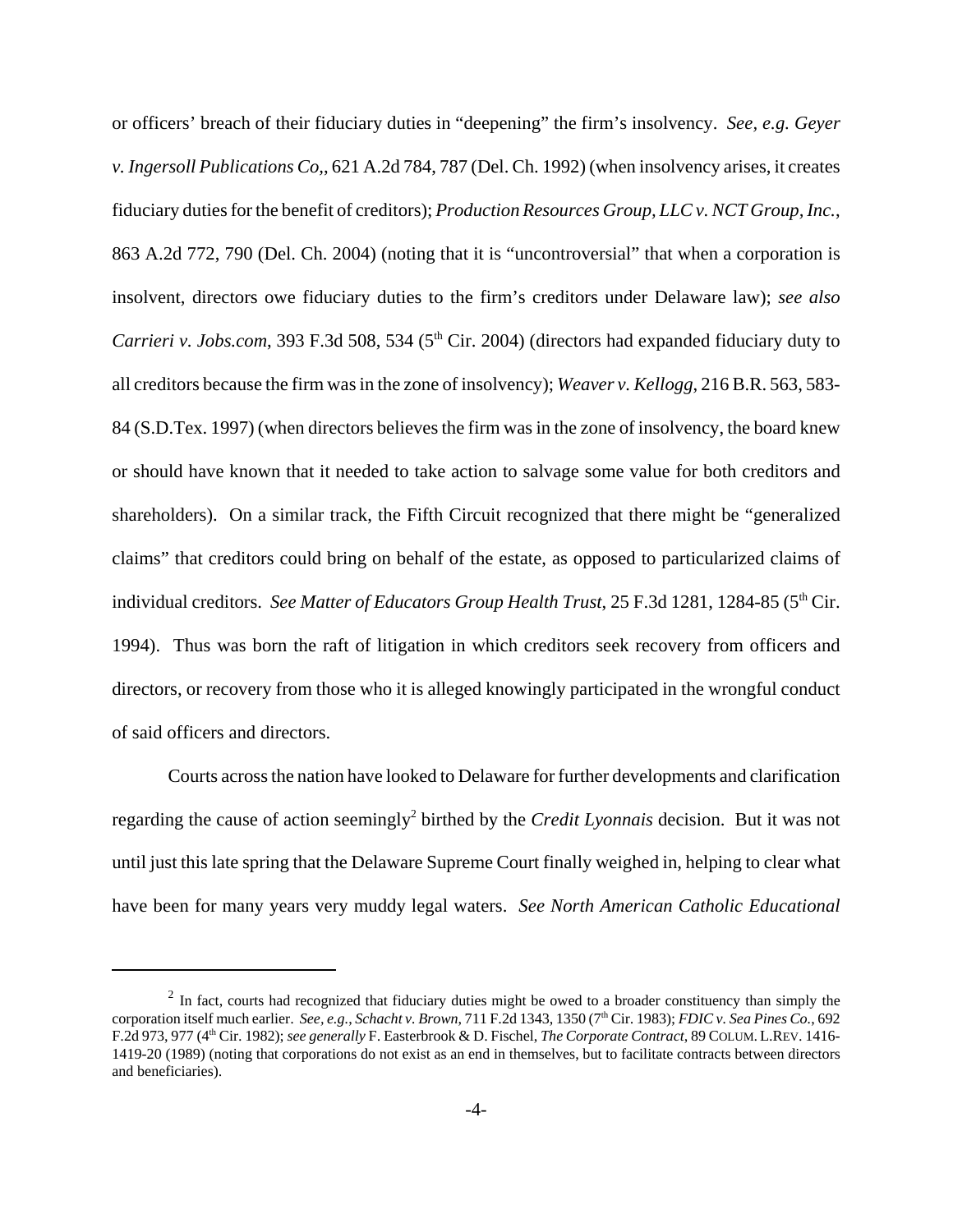*Programming Foundation, Inc. v. Rob Gheewalla, et al.*, — A.2d —, 2007 WL 1453705 (Del. Sup. May 18, 2007). Creditors in that case sought to sue directors for breach of fiduciary duties. The Delaware Supreme Court ruled that the creditors did not have a *direct* action against the directors, because the essential nature of their action was a derivative suit on behalf of the corporation. *Id.*, at . While endorsing the chancery courts' rulings in *Credit Lyonnais* and *Production Resources*, to the effect that officers and directors *do* owe fiduciary duties to *both* shareholders *and* creditors, at least in the context of insolvency (and thus that both entities could conceivably bring actions for breach of those duties), the supreme court emphasized that the lower courts had only held that creditors had standing to bring *derivative* actions on behalf of the corporation. Explained the court:

> It is well settled that directors owe fiduciary duties to the corporation. ... When a corporation is *insolvent*, ... its creditors take the place of shareholders as the residual beneficiaries of any increase in value. Consequently, the creditors of an *insolvent* corporation have standing to maintain derivative claims against directors on behalf of the corporation for breaches of fiduciary duties. The corporation's insolvency makes the creditors the principal constituency injured by any fiduciary breaches that diminish the firm's value. ... Individual creditors of an insolvent corporation have the same incentive to pursue valid derivative claims on its behalf that shareholders have when the corporation is solvent.

*Id.*, at \*7 (emphasis in original). The clarification is significant because, in the case pending before the *Gheewalla* court, an individual creditor sought to bring a *direct* action for breach of fiduciary duties against the directors of the firm. They asserted that *dicta* in an earlier Delaware Chancery Court decision, *Production Rescources*, authorized such a direct action. *See Production Resources Group, LLC v. NCT Group, Inc.*, 863 A.2d, at 798; *see also Big Lots Stores, Inc. v. Bain Capital Fund VII, LLC*, 2006 WL 846121 (Del Ch. 2006). The Delaware Supreme Court, however, expressly rejected that piece of *dictum*, stating that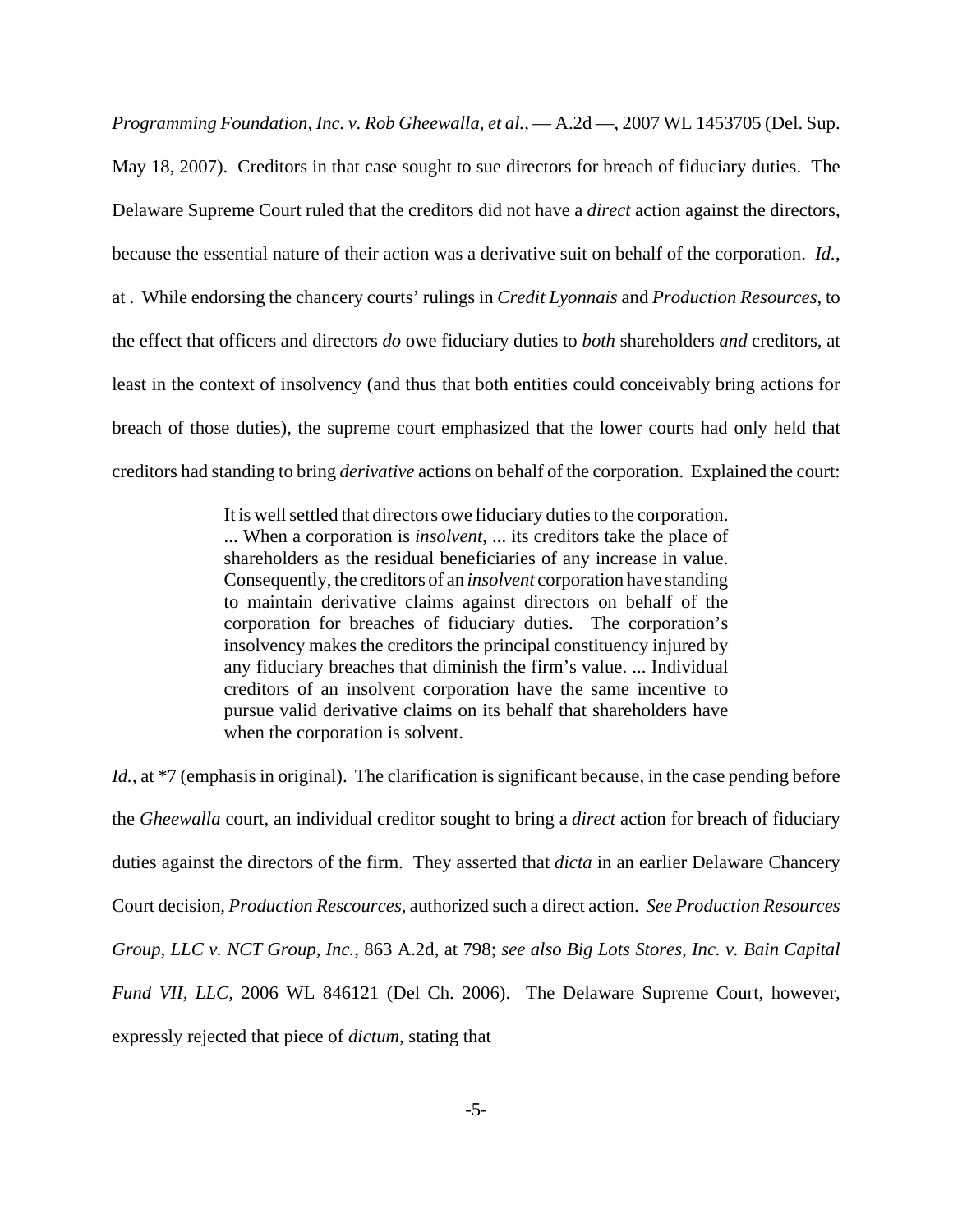[t]o recognize a new right for creditors to bring direct fiduciary claims against those directors would create a conflict between those directors' duty to maximize the value of the corporation for the benefit of all those having an interest in it, and the newly recognized direct fiduciary duty to individual creditors. ... Accordingly, we hold that individual *creditors* of an *insolvent* corporation have *no right to assert direct* claims for breach of fiduciary duty against corporate directors.

*Gheewalla*, at \*9 (emphasis in original). Added the court, in an observation directly relevant to the case at hand, "creditors may nonetheless protect their interest by bringing derivative claims on behalf of the insolvent corporation or any *other* direct nonfiduciary claim ... that may be available for individual creditors." *Id.* (emphasis in original).

The Delaware courts' decisions have proved to be immensely influential in the national debate over the shape of causes of action that have their genesis in breach of fiduciary duties on the part of officers and directors. Texas courts have said little on the subject, and there are few federal decisions within this circuit as well. It seems fair to say, however, that both state and federal courts within this jurisdiction are likely to give weight to the court from whence creditor-initiated actions for breach of fiduciary duties have emerged. *See, e.g., In re Vartec Telecom, Inc.*, 335 B.R. 631, 641 (Bankr. N.D.Tex. 2005).

The guidance offered by *Gheewalla* helps to resolve our issue. That court first affirmed the earlier rulings of both this court and the district court that, as a matter of *standing*, creditors had the right to bring actions for breach of fiduciary duties, and thus, by extension, actions for knowing participation in breach of fiduciary duties, at least when the corporation has entered the zone of insolvency. However, that court also has now clarified that the nature of the cause of action that creditors can bring is *derivative*, not *direct*. The essence of a derivative action is that it is brought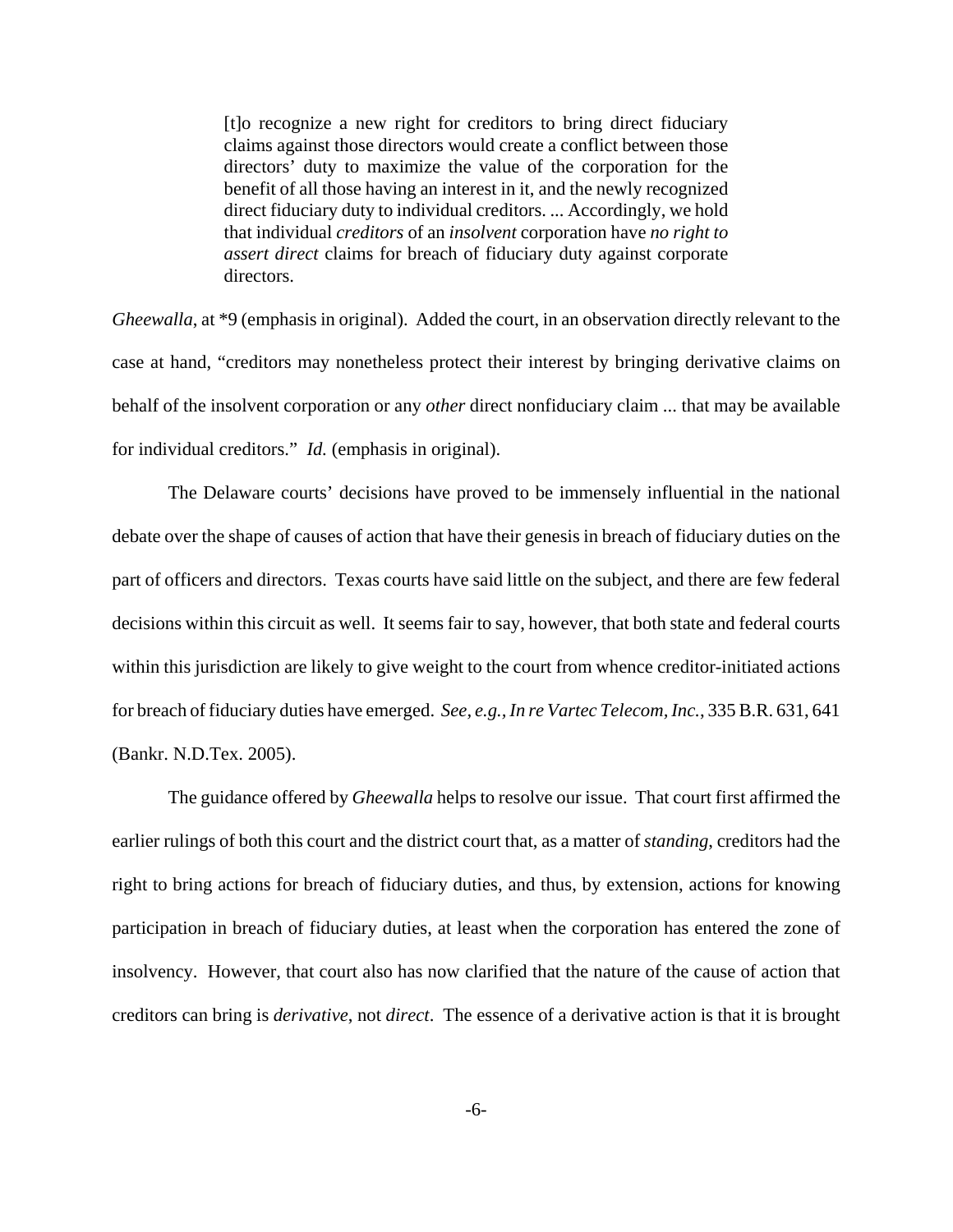in the stead of a direct action brought by the corporation itself.<sup>3</sup> Aronson v. Lewis, 473 A.2d 805, 811 (Del. 1984) *overruled on other grounds by Brehm v. Eisner*, 746 A.2d 244 (Del. 2000); *see* TEX. BUS.CORP.CODE, § 21.551(1) (Vernon Supp. 2006); TEX.BUS.CORP. ACT, art. 5.14A(1) (Vernon 2003).

The present action by the Investor Claims Trust can only stand as a derivative action.<sup>4</sup> It cannot survive as a direct action. *See Gheewalla*, *supra*. But as a derivative action, it is also barred by principles of *res judicata*. The derivative action on behalf of the corporation has already been prosecuted by the corporation itself directly. The arbitration panel ruled in favor of the defendants in that direct action, a ruling already confirmed by a final judgment. The same action cannot now be prosecuted derivatively on behalf of the corporation, according the corporation (and its beneficiaries) what would amount to a second bite at the apple. Principles of *res judicata* are directly applicable here, and bar the further prosecution of this action by the Investor Claims Trust. *See Myer v. Americo Life Inc.*, 469 F.3d 731, 733 (8<sup>th</sup> Cir. 2006) (applying Texas law to find that *res judicata* barred relitigation of a matter already subject of a final judgment confirming an arbitration award, where the same issues were presented); *Amstadt v. United States Brass Corp*., 919 S.W.2d 644, 653 (Tex. 1996) (second suit arising out of the same subject matter previously brought by

<sup>&</sup>lt;sup>3</sup> There are valuable distinctions between actions brought directly by the corporation and derivative actions brought by the creditors of the corporation, most significantly having to do with whether the equitable defense of *in pari delicto* can be urged. *See generally Adelphia Communications Corp., et al. v. Bank of America, N.A., et al. (In re Adelphia Communications Corp.)*, 365 B.R. 24, 46-57 (Bankr. S.D.N.Y. 2007). In general, the emerging principal is that the equitable defense ought not be available when innocent strangers to the wrongful conduct bring the action derivatively. *See id*. However, those distinctions are not relevant to the narrow issue presented in this present action. They might be another day, another time, in another case.

<sup>&</sup>lt;sup>4</sup> This is so even though that action is not against the directors but against Wells Fargo. That is the case because the essence of the action is one for damages to the corporate entity, as opposed to a *direct* action for *direct* harm to the creditors themselves. We know this because the cause of action is one for knowing *participation* in directors' breach of their fiduciary duties. Without a breach of fiduciary duties on the part of the directors, there could be no action for knowing participation, of course. And *Gheewalla* teaches that the harm caused by such breaches, and by extension, the exacerbation of that harm by those who knowingly participate in those breaches, is one inflicted on the corporation.